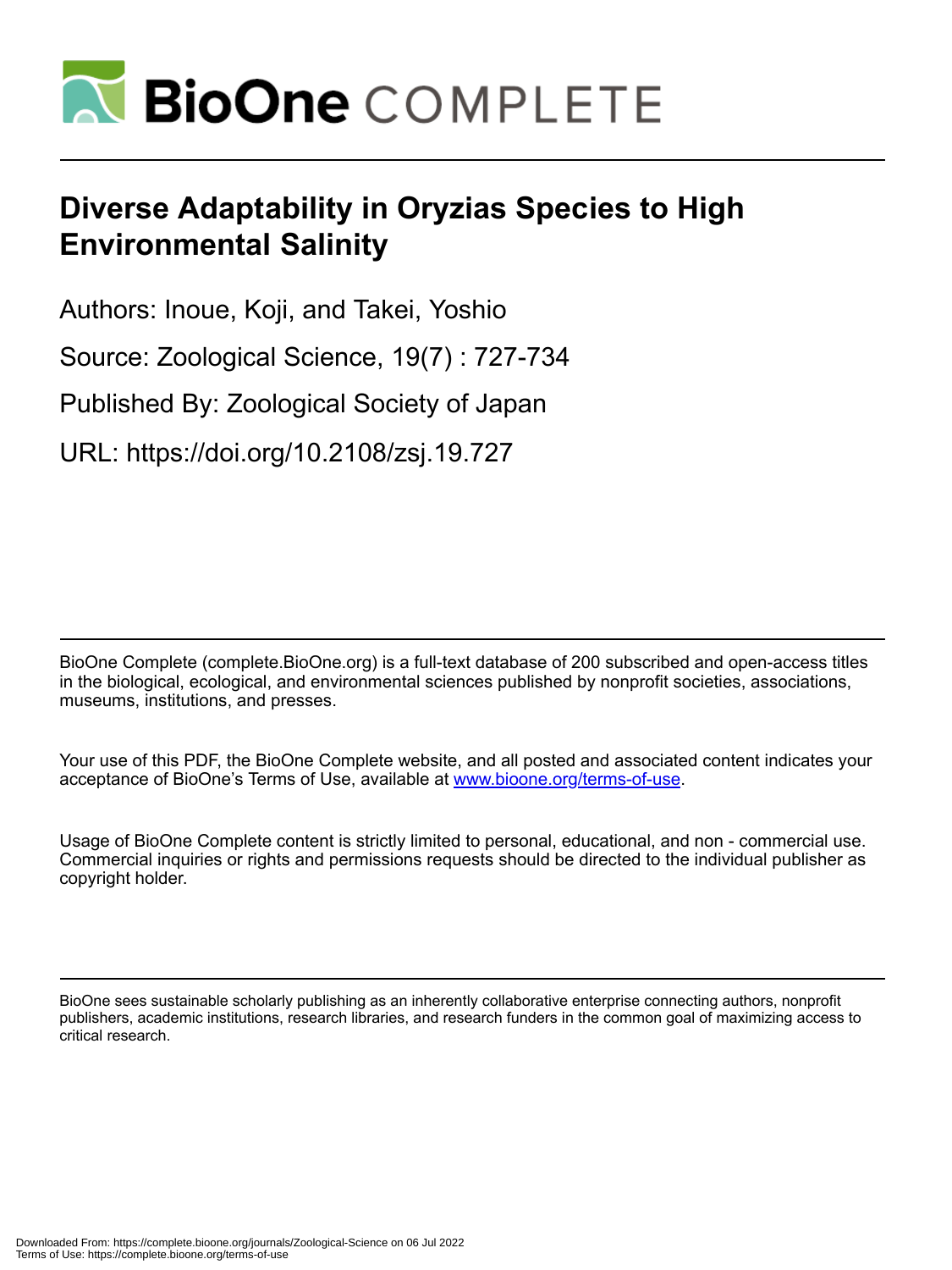## **Diverse Adaptability in** *Oryzias* **Species to High Environmental Salinity**

Koji Inoue\* and Yoshio Takei

*Ocean Research Institute, the University of Tokyo, Nakano, Tokyo 164-8639, Japan*

**ABSTRACT**—The genus *Oryzias* containing freshwater (FW) and seawater (SW) species is a potential model for studying mechanisms of osmotic adaptation. In this study, we compared SW adaptability of four *Oryzias* species, *O. javanicus*, *O. dancena*, *O. latipes* and *O. marmoratus* inhabiting different osmotic environments. SW adaptability was evaluated at several stages of the lifecycle: (i) survival rates of adult fish after transfer from FW to 50%SW or SW, (ii) spawning ability in FW and SW, (iii) fertilization rates in FW and SW, and (iv) hatching rates in FW, 50%SW and SW. Results obtained agreed with the natural habitat of each species: *O. javanicus*, which inhabits SW or brackish water (BW), is fully adaptable to both SW and FW at all the stages examined. The BW species *O. dancena* also revealed high SW adaptability except for the hatching rate. *O. marmoratus*, confined in FW, exhibited low SW adaptability at all stages examined while *O. latipes*, another FW species, was adaptable to SW at most stages examined. Based on these results, the role of SW adaptability to the distribution area of each species is discussed.

**Key words**: *Oryzias*, adaptation, hatching, fertilization, distribution

#### **INTRODUCTION**

The genus *Oryzias* consists of more than 14 species including medaka (*O. latipes*), a species well known as a laboratory animal (Naruse *et al*., 1993; Naruse, 1996; Roberts, 1998). Each species of this genus reveals a specific pattern of geographic distribution; some species are endemic to freshwater (FW) lakes in an Indonesian Island, while others are distributed widely in FW, brackish water (BW) and seawater (SW) area of Asia (Naruse *et al*., 1993; Naruse, 1996; Roberts, 1998). Since such distribution patterns have hardly been altered by human activities because of low commercial value, *Oryzias* species offer interesting examples for studies of species diversity, evolution and ecology.

The genus *Oryzias* is also a potential model for studies of adaptation to hyper- and hypoosmotic environments because diverse osmotic adaptability among species is expected. In this paper, we compared the SW adaptability of four *Oryzias* species, *O. javanicus*, *O. dancena*, *O. latipes* and *O. marmoratus* inhabiting different osmotic envronments. *O. javanicus* is found in SW and BW of Thailand, the Malaysian Peninsula and Indonesian Islands (Iwamatsu *et al*., 1982; Naruse, 1996; Roberts, 1998). *O. dancena* (also

 $*$  Corresponding author: Tel.  $+81-03-5351-6465$ ; FAX. +81-03-5351-6462. E-mail: inouek@ori.u-tokyo.ac.jp known as *O. melastigma*) is widely distributed in BW and FW ranging from Pakistan and India to Burma and Thailand (Naruse, 1996; Roberts, 1998). *O. latipes* is distributed widely in FW of Japan, Korea and China (Naruse *et al*., 1993; Naruse, 1996) although it is sometimes found in BW (Miyamoto *et al*., 1986). *O. marmoratus* is endemic to Lake Towuti, a highland FW lake of Sulawesi Island, where Adrianichthid fish including *Oryzias* are highly diversified (Naruse *et al*., 1993; Naruse, 1996). The results showed that adaptability to SW at different life stages correlated with distribution area in their natural habitats.

#### **MATERIALS AND METHODS**

#### **Fish**

All experiments were carried out according to the guideline for animal experiments, Faculty of Science, University of Tokyo. *O. javanicus* sampled at Penan, Malaysia was obtained from Dr. J. Koyama of Kagoshima University, *O. dancena* was from Dr. K. Naruse of University of Tokyo, HNI strain of *O. latipes* was from Drs. A. Shima and A. Shimada of University of Tokyo, and *O. marmoratus* was from Drs. M. Sakaizumi of Niigata University and K. Naruse of University of Tokyo. All experiments were performed at 26°C. Aged tap water and natural water of North Pacific Ocean (approximately 35‰) were used as FW and SW, respectively. *O. javanicus* was bred and maintained in SW and other three species were in FW.

#### **Survival rate of Adult fish**

For each species, 24 individuals acclimated to FW or SW for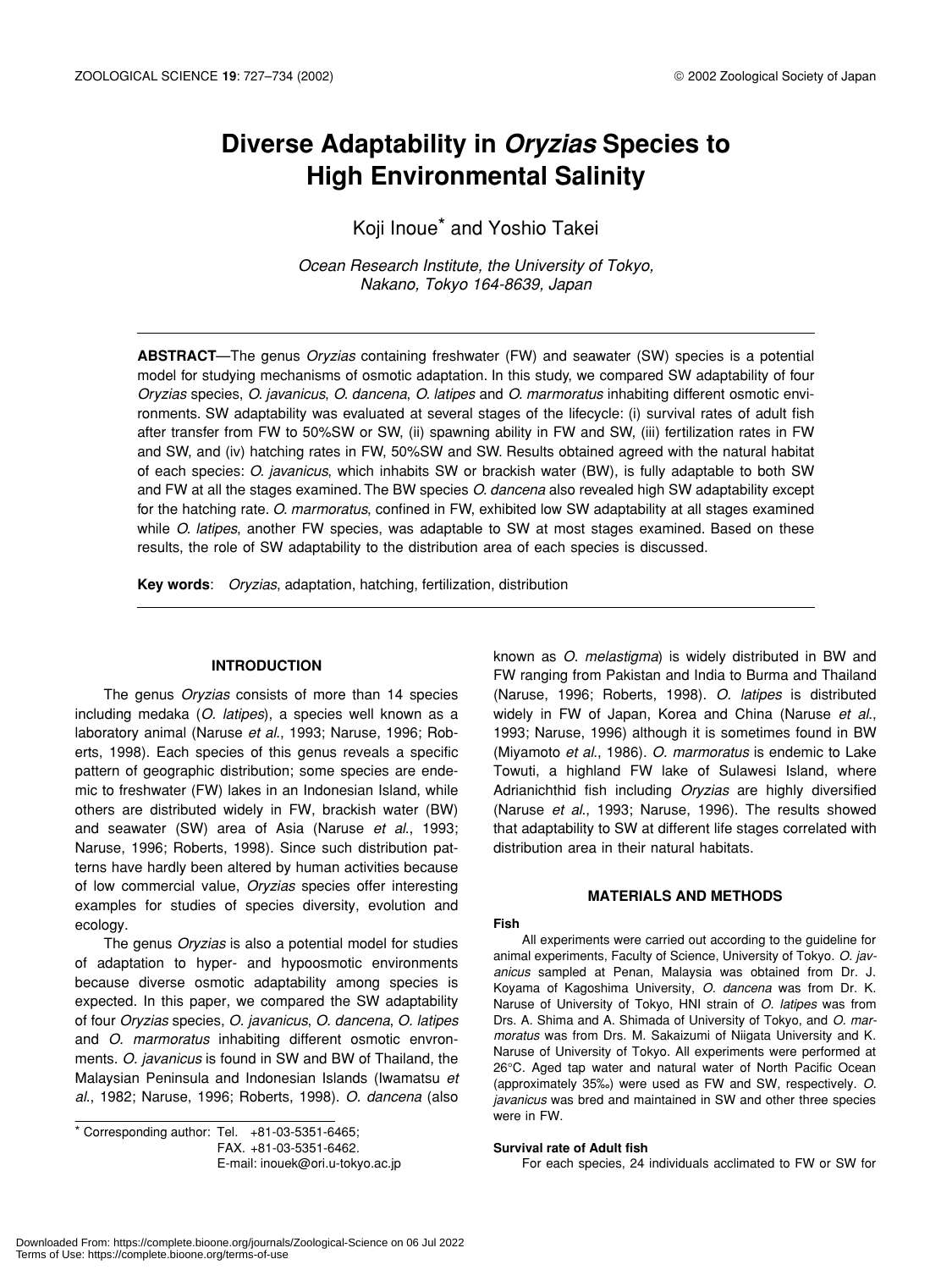

**Fig. 1.** Survival of four *Oryzias* species after direct transfer from freshwater (FW) to seawater (SW), 50% SW and FW (n=8). Circles, triangles and squares indicates survival rates in SW, 50% SW and FW, respectively. Note that all *O. dancena* and *O. javanicus* survived in SW, 50% SW and FW and thus the three symbols are piled up at same points.

2 wks were prepared. They are divided into 3 groups of 8 individuals and transferred directly into small plastic aquaria filled with 3L of FW, 50%SW and SW, respectively. The survival was monitored every 1 hr for 25 hr. The death of fish was defined as the stopped movement of the operculum. In *O. latipes*, an additional experiment was performed: 8 individuals that have been reared only in FW were transferred to SW after 24 hr acclimation to 50% SW and the survival was monitored everyday for 30 days.

#### **Observation of spawning**

Four adult male and 4 adult female of each species were maintained in a 18L aquarium filled with FW or SW under the controlled photoperiod of 14 hr light and 10 hr dark. Spawning was watched everyday for 1 hr from the start of the light period during which spawning always occurred.

#### **Fertilization rate**

Spawned eggs were collected from the abdomen of females of each species approximately 5 hr after the start of light period. Eggs in which cleavage progressed normally to 16–128 cell stage (Stages 6–8 of Iwamatsu, 1994) or more advanced stages were counted as fertilized. In our preliminary experiment, it was found that most unfertilized eggs have unbroken cortical alveoli just after



**Fig. 2.** Fertilization rates in eggs of four *Oryzias* species spawned in seawater and freshwater. n=86 for FW-spawned *O. marmoratus* eggs, n=242 and 173 for FW- and SW-spawned *O. latipes* eggs, n=101 and 52 for FW- and SW-spawned *O. dancena* eggs, and n=75 and 71 for FW- and SW-spawned *O. javanicus* eggs, respectively.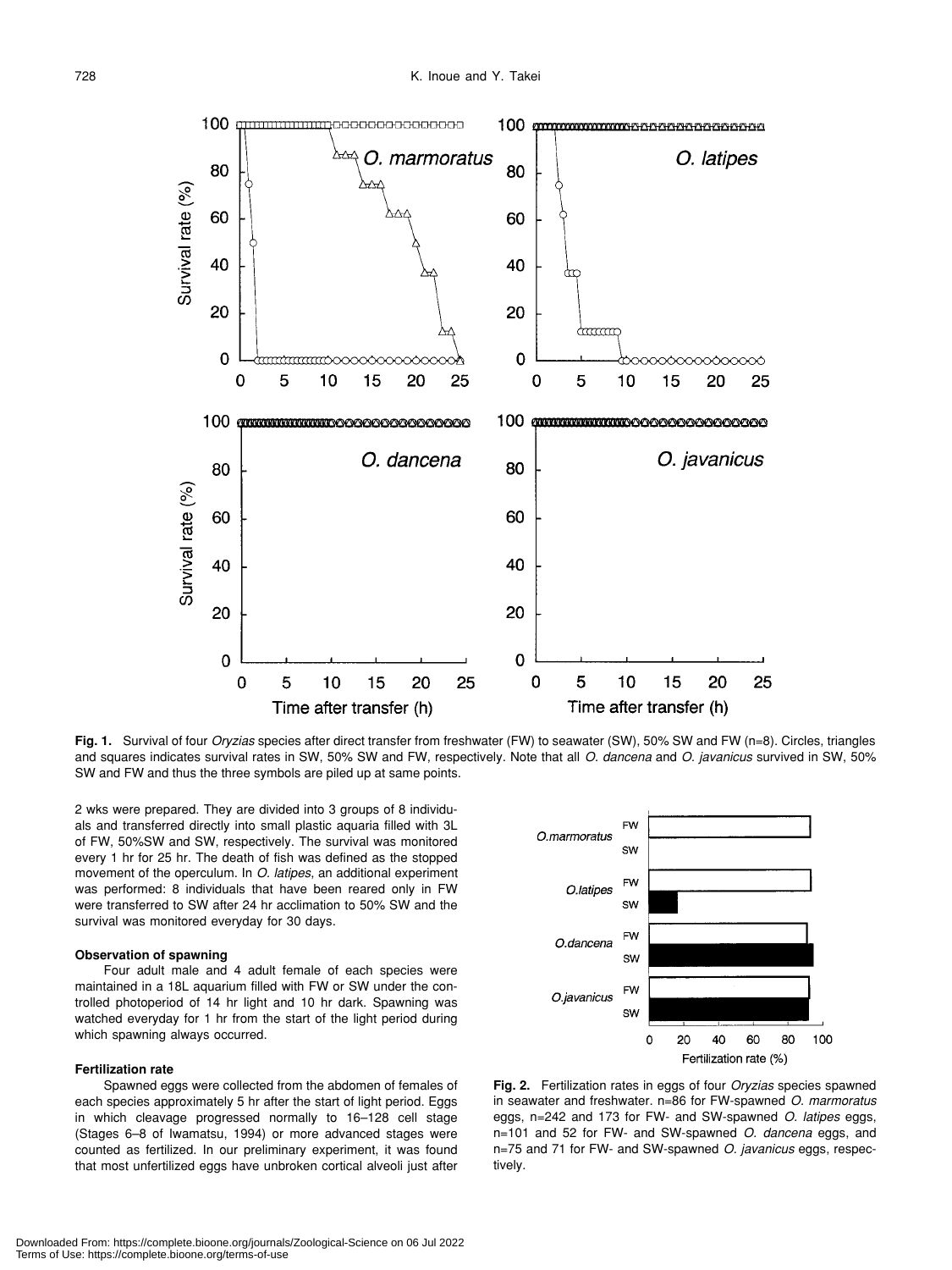### a. FW-spawned



**Fig. 3.** Comparison of hatching and death of eggs of four *Oryzias* species cultured in freshwater (FW), 50% seawater (SW) and SW. Results using eggs spawned in FW and SW were shown in panels a and b, respectively. In the left graph of each panel, rates of embryos hatched out (open bars) and those of embryos died before hatching (solid bars) are shown. In the center graph, the time of hatching after fertilization in hatched embryos is shown as means±S.E.M. In the right graph, the time of death after fertilization in embryos died before hatching is shown as means±S.E.M. Significant differences among eggs cultured in FW, 50% SW and SW were indicated by asterisks. Significant differences between the time of hatching and that of died before hatching were indicated by arrowheads at the right end. Single and double asterisks and arrowheads represent p<0.05 and p<0.01, respectively. Numbers of fertilized eggs used for each group were 23–30, 22–40, 14–19, and 14–30 for *O. marmoratus, O. latipes, O. dancena*, and *O. javanicus*, respectively.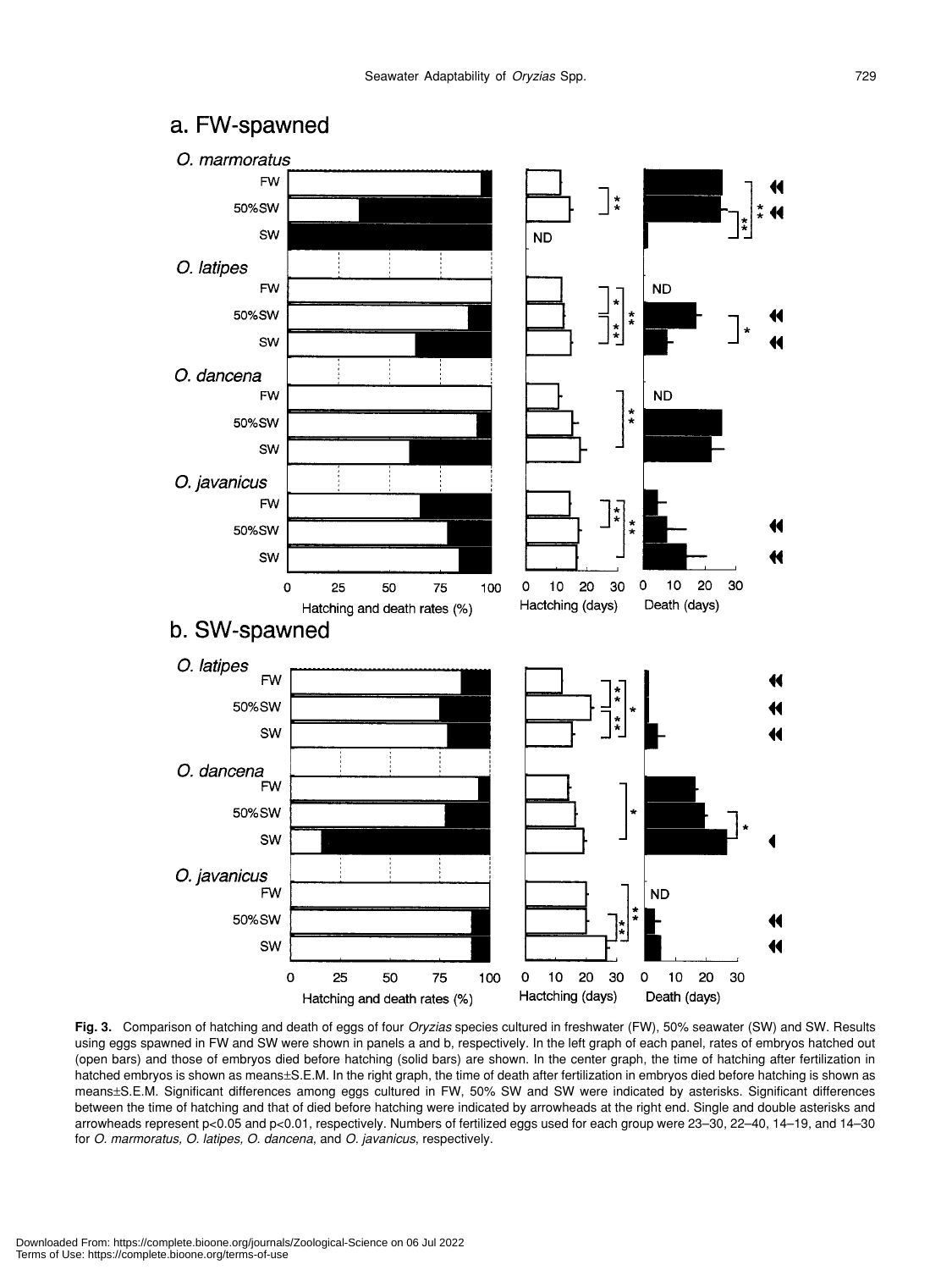spawning. Although some of them are sometimes found activated by unknown stimuli a few hours after spawning, they are distinguishable from fertilized eggs because they do not reveal regular patterns of cleavage.

#### **Sperm activity**

The testis was isolated from 3 adult males of each species that had maintained in FW for more than 30 days after decapitation. It was divided into 2 pieces using forceps and each piece was put into a drop of FW and SW on a slide glass, respectively. Sperm cells were suspended by tearing the piece of the testis using forceps and the rate of motile sperm cells was estimated immediately after suspension according to the standard of Suquet *et al*. (1992) under the microscope (BX-51, Olympus, Tokyo).

#### **Hatching rate**

Fertilized eggs obtained in FW or SW were transferred to FW, 50% SW and SW about 5 hr after spawning. Eggs were incubated separately using 96-well culture plates at 26°C. Embryos that died before hatching and those that successfully hatched were counted everyday. Embryos in which collapse of the morphology or stop of the heartbeat was observed were regarded as dead.

To examine hatching ability separately from the difference in development, FW-spawned fertilized eggs of *O. javanicus*, *O. dancena* and *O. latipes* were collected about 5 hr after spawning and incubated in SW until the hatching of the first individual. After the hatching of the first fish, other embryos were divided into two groups, transferred into newly prepared FW and SW, respectively, and incubated at 28°C. Hatching was checked every 30–120 min for 24 hr.

#### **Statistics**

Results were expressed as means±S.E.M. Student's t-test was employed to test for significant difference in time of adult survival, hatching and death of embryos.

#### **RESULTS**

#### **Survival of adult fish after direct transfer**

All *O. javanicus* and *O. dancena* survived the transfer to 50% SW and SW (Fig. 1). In contrast, all *O. marmoratus* and *O. latipes* transferred to SW died within 2 hr and 9.5 hr, respectively. The average time of survival in SW was, 1.6±0.2 hr in *O. marmoratus* and 4.3±0.8 hr in *O. latipes*, respectively, which was significantly different from each other (p<0.01). *O. marmoratus* was not adaptable even to 50% SW; all fish died within 25 hr (19.3±1.7 hr in average) after transfer to 50% SW. On the other hand, *O. latipes* survived in 50% SW for more than 25 hr (Fig. 1) and no fish died after elongated exposure to 50% SW for up to 48 hr (data not shown). It was also found that prior acclimation of *O. latipes* in 50% SW for 24 hr allowed them to survive in SW for more than 30 days. SW-acclimated *O. javanicus*, *O. dancena* and *O. latipes* could survive the transfer back to FW.

#### **Spawning and fertilization**

*O. latipes* spawned eggs everyday while other three species spawned several times a week in FW. Most eggs of the four species were fertilized eggs (Fig. 2). *O. latipes*, *O. dancena* and *O. javanicus* also spawned eggs in SW as frequently as in FW. Most eggs of *O. dancena* and *O. javanicus* were fertilized as in FW. However, 83.9% of *O. latipes* eggs spawned in SW were unfertilized (Fig. 2).

The frequency of motile sperms of *O. javanicus* was more than 75% in FW and more than 50% in SW (classes 4 and 3 of Suquet *et al*., 1992, respectively). The same result was also obtained in *O. dancena*. While the sperm of *O. latipes* and *O. marmoratus* was more than 75% motile in FW (class 4), no apparently motile sperm was found in SW (class 0).

#### **Hatching**

Eggs of *O. javanicus* spawned in FW revealed the highest hatching rate in SW followed by 50%SW and FW (Fig. 3a). In contrast, other three species revealed the highest hatching rates in FW. In all species, hatching tended to be delayed by the increase of salinity. Hatching rates of FW-



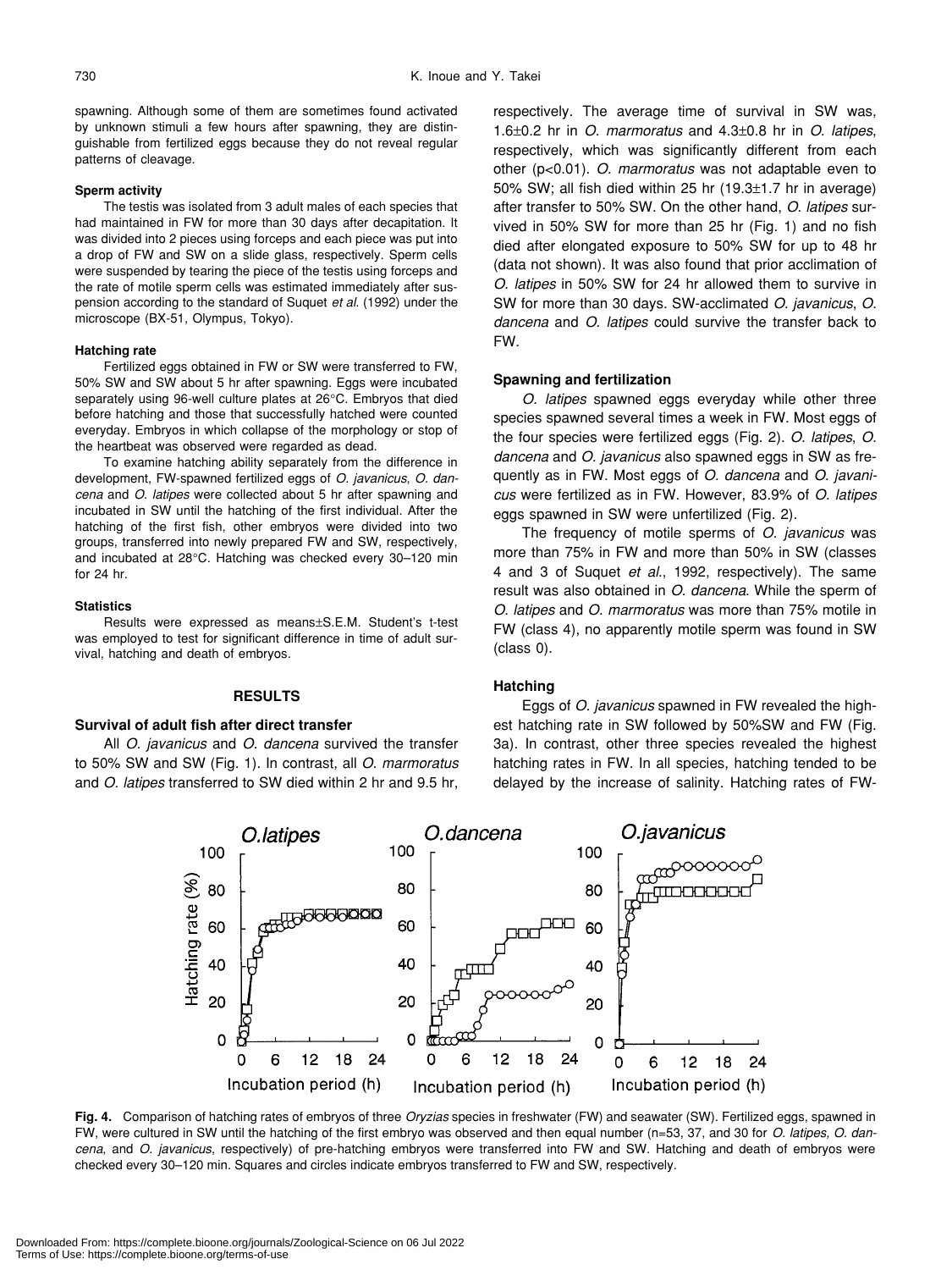spawned *O. dancena* and *O. latipes* eggs in SW were almost the same, about 60%. *O. marmoratus* embryos died immediately after the transfer to SW and revealed a low hatching rate even in 50%SW.

Similar results were obtained with *O. latipes*, *O. dancena* and *O. javanicus* eggs spawned in SW (Fig. 3b). In this case, more than 90% of *O. javanicus* embryos hatched out in all salinity conditions. The hatching rate of SWspawned eggs was higher than that of FW-spawned eggs in *O. latipes,* but it was lower in *O. dancena*.

To examine the hatching ability in SW separately from the difference of development, we cultured FW-spawned fertilized eggs of *O. javanicus*, *O. dancena* and *O. latipes* in SW until the hatching of the first embryo and then transferred to newly prepared SW and FW (Fig. 4). After transfer, the hatching of *O. javanicus* and *O. latipes* embryos immediately started both in FW and SW possibly by stimulus of the change of water or elevated temperature. The hatching rate of *O. latipes* 24 hr after the transfer was almost the same in SW and in FW and that of *O. javanicus* was slightly higher in SW than in FW. On the other hand, the hatching of *O. dancena* embryos delayed in SW and the hatching rate 24 hr after the transfer was higher in FW than in SW.

#### **DISCUSSION**

To expand the habitat from FW to the sea, it is indispensable for adult fish to have ability to adapt to hyperosmotic condition in SW. In addition, processes in early development such as the fertilization, embryonic development and hatching are influenced directly by ambient salinity in oviparous fish. Thus, it is necessary to adapt all such processes to complete the whole lifecycle in the sea.

Adult fish of *O. javanicus* and *O. dancena* revealed high adaptability to sudden changes of the ambient osmotic pressure in both directions, i.e., from FW to SW or vise versa, whereas *O. marmoratus* exhibited the lowest ability for SW adaptation among the four species (Fig. 1). The result of *O. latipes* was intermediate: Although this species failed to survive direct transfer to SW, it became adaptable after 24 hr acclimation in 50% SW. This result suggests that *O. latipes* is potentially euryhaline as suggested by previous reports (Yanagishima, 1957; Miyamoto *et al*., 1986; Haruta *et al*., 1991; Sakamoto *et al*., 2001) but lacks the adaptability to a sudden increase of the ambient osmotic pressure. This characteristic is especially interesting for studies of osmoregulatory mechanisms: Using this species, it becomes possible to study functions of fast-acting osmoregulatory factors such as natriuretic peptides and angiotensin II separately from slow-acting hormones such as cortisol and growth hormone (Takei, 1993; Takei and Hirose, 2002).

It is well known that the sperms of SW fish are activated when they are exposed to water with osmotic pressure or concentration of ions such as  $K^+$  higher than the seminal plasma, while those of FW fish are activated by lower osmotic pressure or ion concentration (Morisawa and Suzuki, 1980; Billard and Cosson, 1992). We found in this study that the sperm of *O. dancena* and *O. javanicus* can be activated not only in FW but also in SW. These species offers a new model to study sperm activation mechanisms. In *O. latipes*, approximately 16% of eggs spawned in SW were fertilized (Fig. 2) although the sperm was immotile in SW. It is possible that a very small number of sperms are motile in SW, or the immotile but mature sperm might be transferred passively to the micropyle.

We also found that hatching rates in SW are different among species in this study (Figs. 3, 4). The hatching rate of FW-spawned eggs in SW was the highest in *O. javanicus*, followed by *O. latipes* and *O. dancena*, and the lowest in *O. marmoratus*. The hatching rate of SW-spawned eggs was the highest in *O. javanicus*, followed by *O. latipes* and then *O. dancena*. The low hatching rate of *O. marmoratus* in SW is obviously due to a low survival rate of embryos in SW, not due to the failure in hatching itself, because all embryos transferred in SW died within 1 day. The cause of the decease of hatching rate of *O. latipes* embryos in SW also seems to be the death of embryos before reaching the hatching stage because the average period for hatching is longer than that of death of embryos (Fig. 3). On the other hand, it seems that the decrease of hatching rate of *O. dancena* embryos in SW is due to the low ability of hatching in SW, i.e., embryos of this species developed successfully to hatching stage but failed to hatch out. This idea is supported by (i) the average time of embryo death longer than the average hatching time (Fig. 3), (ii) our microscopic observation, in which we found that *O. dancena* embryos that failed to hatch out died after the absorption of most of the yolk without apparent morphological abnormalities (data not shown), and (iii) the higher hatching rate in FW than in SW when embryos that had been cultured in SW until the hatching stage were transferred to FW or SW (Fig. 4). The mechanism of hatching has been extensively studied in *O. latipes*; it has been reported that two enzymes, low choriolytic enzyme (LCE) and high choriolytic enzyme (HCE), cooperatively function at the time of hatching (Yasumasu *et al*., 1997 for review). Although a possible cause of interspecific differences in hatching ability in SW is that the range of salt concentration in which hatching enzymes can function is different among species, information on relationship between activities of hatching enzymes and salinity is not available at present except for the report in *O. latipes* by Yamagami (1973). Molecular cloning of cDNAs encoding hatching enzymes of *Oryzias* species is now in progress to compare enzyme activities under the different salt concentration using recombinant techniques.

Results obtained in this study are consistent well with the natural habitat of each species (Table 1). *O. javanicus*, a BW and SW species, fulfilled all the requirements. We also found that the reproduction of this species became less active after a long culture in FW (unpublished observation). Thus, it seems that the lifecycle of this species has adapted to SW than to FW. *O. dancena* also fulfills most require-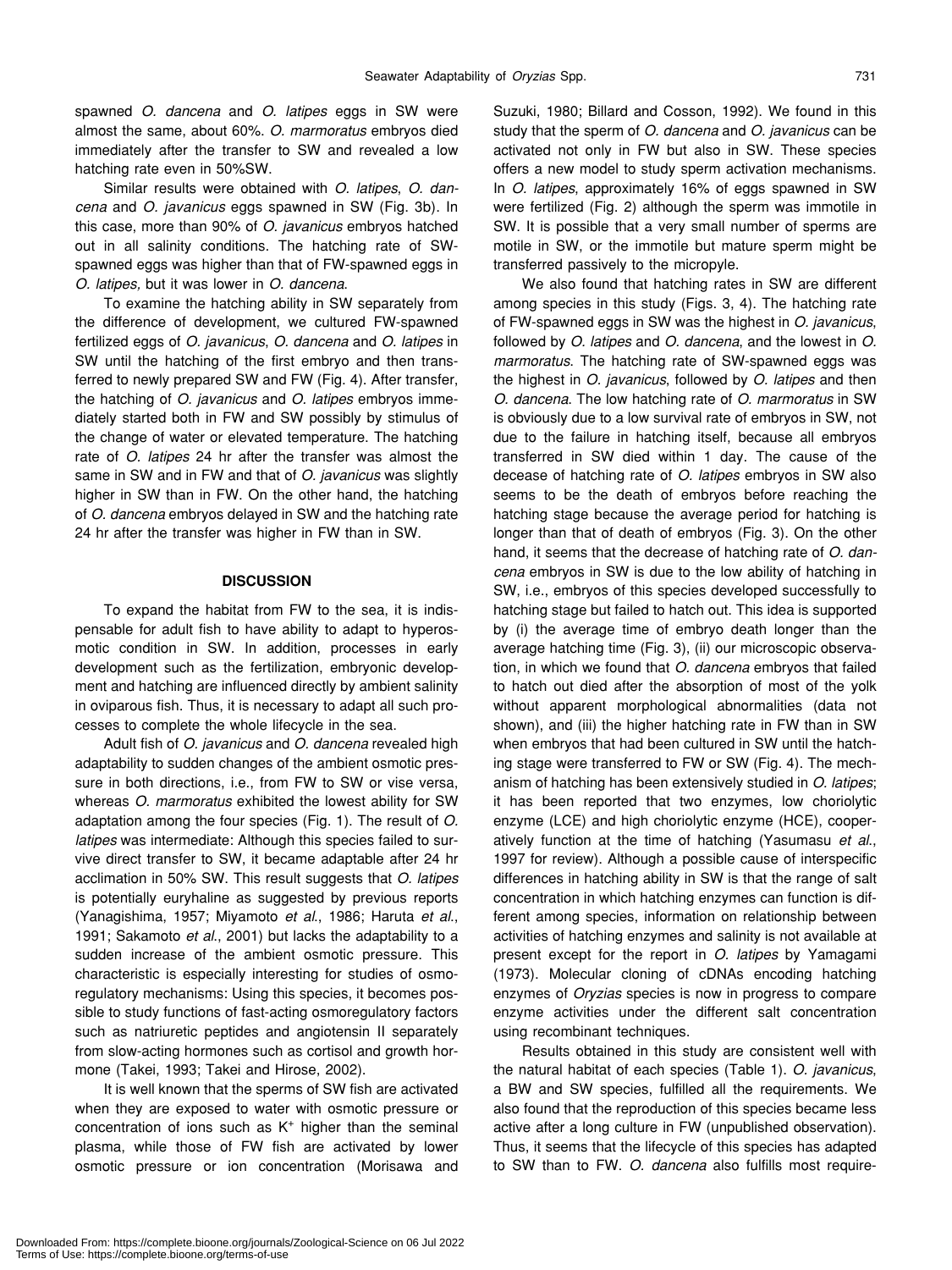| Species                           | O. marmoratus                                | O. latipes             | O. dancena           | O. javanicus                                  |
|-----------------------------------|----------------------------------------------|------------------------|----------------------|-----------------------------------------------|
| Geographic<br><b>Distribution</b> | Endemic to Lake Towuti in<br>Sulawesi Island | Japan, Korea and China | Pakistan to Thailand | Malaysian Peninsula and<br>Indonesian Islands |
| Habitat                           | <b>FW</b>                                    | FW or BW               | BW or FW             | BW or SW                                      |
| Immediate<br>adaptation to SW     |                                              |                        | $^{++}$              | $^{++}$                                       |
| Slow adaptation to<br>SW          |                                              | $++$                   | $++$                 | $^{++}$                                       |
| Spawning in<br><b>SW</b>          | N.D.                                         | $^{++}$                | $^{++}$              | $^{++}$                                       |
| Fertilization in<br><b>SW</b>     | N.D.                                         | $\ddot{}$              | $^{++}$              | $^{++}$                                       |
| Sperm activation in<br><b>SW</b>  | $\pm$                                        | $\pm$                  | $^{++}$              | $^{++}$                                       |
| Embryonic<br>development in SW    |                                              | $\ddot{}$              | $^{++}$              | $^{++}$                                       |
| Hatching in SW                    |                                              | $^{++}$                | $\ddot{}$            | $^{++}$                                       |

**Table 1.** Adaptability to seawater in four *Oryzias* species

++, possible; +, possible in low rate; ±, hardly possible; –, impossible; N.D., no data.

ments to live in SW. It seems, however, more advantageous for this species to inhabit BW and FW than SW because the hatching system is not fully adapted to SW. *O. latipes* seems more suitable to live in FW than the above two species, which is consistent with the fact that the major habitat of this species is FW area. The current results showed that it became adaptable to SW after a short acclimation period in 50% SW and spawned normal eggs in SW although the fertilization rate is low. These results are consistent with the fact that this species is sometimes observed in a pond containing high concentration of salt (Yanagishima and Mori, 1957). *O. marmoratus*, found only in a FW lake, revealed





habitat

passageway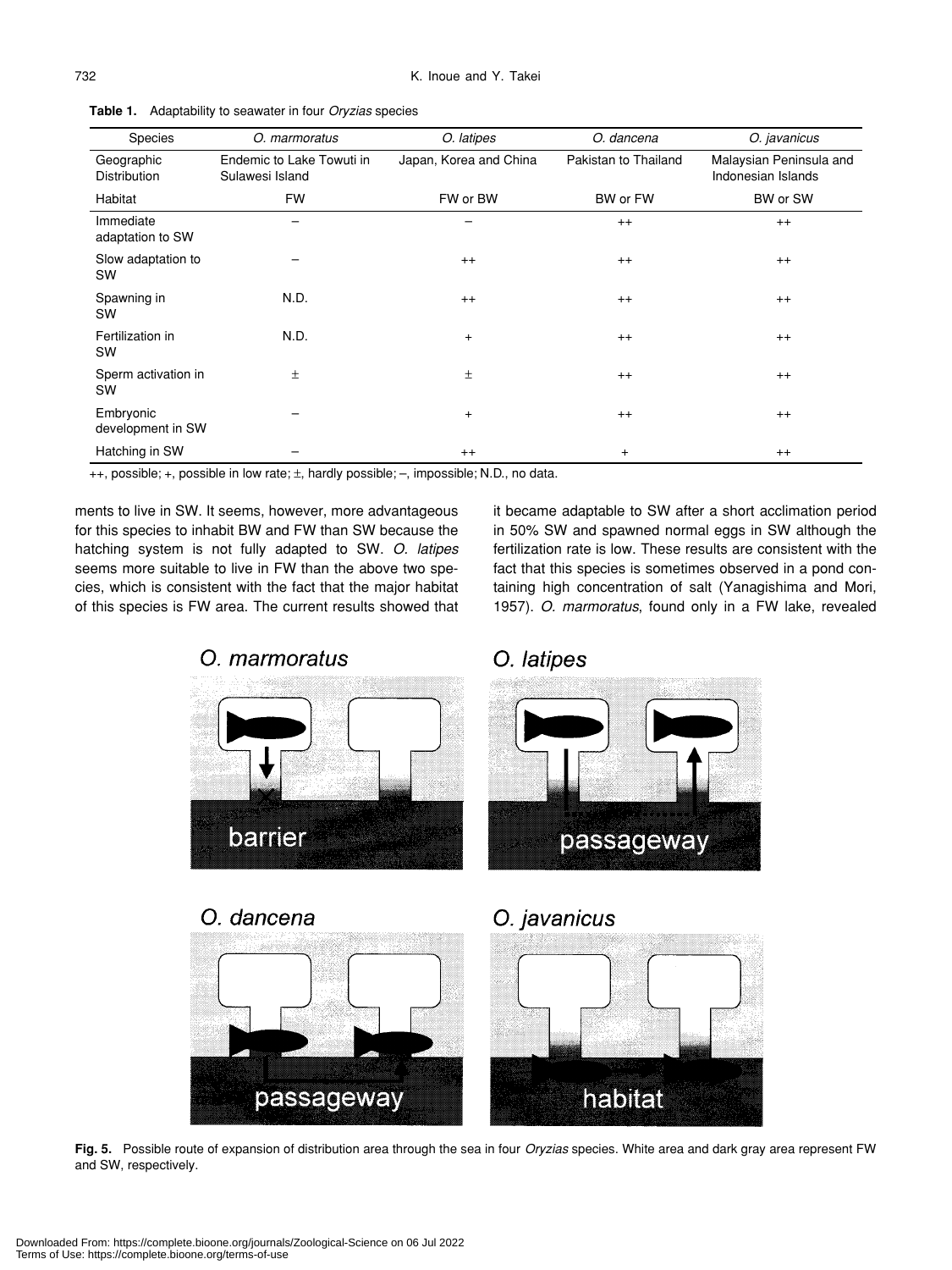the poorest adaptability to SW at every stage of the lifecycle.

Adaptability to SW may be one of the accounts for the geographical distribution of each species. Myers (1938) and Darlington (1957) proposed a classification of FW fish into three categories based on salt tolerance; the primary division consisting of strict FW fish that cannot or do not enter the sea, the secondary division consisting of fishes that occur chiefly in FW but can enter the sea and survive there for a limited time, and the peripheral division consisting of fishes that are found in FW but connected closely with the sea. Darlington (1957) emphasized that SW is the most effective barrier to stop the dispersal of fishes in primary division and the present distribution of fishes in other divisions are often the result of dispersal through the sea. Although he classified *Oryzias* into the secondary division, results in the present study suggested that SW-tolerance of each species is too variable to put them into the same division. *O. marmoratus* is apparently a member of the primary division. While Lake Towuti has a river to the sea, the sea is merely a "barrier" to prevent the migration to other regions (Fig. 5). *O. latipes* is likely to be in the secondary division. While this species is essentially a FW species, results in this study suggested that it has enough adaptability to achieve the transition through the sea, which may be one of the causes of wide geographic distribution of this species. *O. dancena* seems to be at an intermediate position between the secondary and the peripheral divisions. For this species, the sea is not the best habitat but can be used as "passageway" to the next BW or FW area. *O. javanicus* can be classified into the peripheral division but is somewhat SW fish-like. The sea is a part of the "habitat" and it seems easy to expand the distribution area along the coast for this species.

Among the four species examined in this study, *O. latipes* is well known as a laboratory animal. This species has various advantages for experimental purposes: it is small in size, tough enough to be maintained in small aquarium in the laboratory, frequently spawn transparent eggs, and have relatively short generation time (Ozato and Wakamatsu, 1994; Ozato *et al*., 1989). We found that other three species, *O. javanicus*, *O. dancena* and *O. marmoratus* share such advantages with *O. latipes*. Thus, it seems possible to apply to these species experimental approaches including foreign gene transfer (Ozato *et al*., 1986; 1989; Inoue *et al*., 1990; 1992), mutagenesis (Shima and Shimada, 2001) and nuclear transplantation (Wakamatsu *et al*., 2001). We expect that the application of such experimental techniques to various *Oryzias* species would bring us new information to understand how fish has developed diverse mechanisms to adapt to hyper- and hypo-osmotic environments.

#### **ACKNOWLEDGEMENTS**

We thank Drs. J. Koyama of Kagoshima University, A. Shima, A. Shimada and K. Naruse of The University of Tokyo, M. Sakaizumi of Niigata University for kind gifts of valuable fish strains and helpful advice. We are grateful to Drs. M. Nishida of The University of Tokyo and S. Yasumasu of Sophia University for helpful discussion. This work was supported by Grant-in Aid for Specially Promoted Grant (01902008), for Creative Basic Research (12NP0201) from Ministry of Education, Science, Sports and Culture of Japan, and Scientific Research (A) (13304063) from Japan Society for the Promotion of Science.

#### **REFERENCES**

- Billard R, Cosson MP (1992) Some problems related to the assessment of sperm motility in freshwater fish. J Exp Zool 261: 122– 131
- Darlington PJ Jr (1957) Zoogeography: the geographical distribution of animals. Reprinted Edition. Krieger Publishing, FL
- Haruta K, Yamashita T, Kawashima S (1991) Changes in arginine vasotocin content in the pituitary of the medaka (*Oryzias latipes*) during osmotic stress. Gen Comp Endocrinol 83: 327–336
- Inoue K, Yamashita S, Hata J, Kabeno S, Asada S, Nagahisa E, Fujita T (1990) Electroporation as a new technique for producing transgenic fish. Cell Differ Dev 29: 123–128
- Inoue K, Akita N, Shiba T, Satake M, Yamashita S (1992) Metalinducible activities of metallothionein promoters in fish cells and fry. Biochem Biophys Res Commun 185: 1108–1114
- Iwamatsu T (1994) Stages of normal development in the medaka *Oryzias latipes*. Zool Sci 11: 825–839
- Naruse K (1996) Classification and phylogeny of fishes of the genus *Oryzias* and its relatives. Fish Biol J MEDAKA 8: 1–9
- Naruse K, Shima A, Matsuda M, Sakaizumi M, Iwamatsu T, Soeroto B, Uwa H (1993) Discription and phylogeny of rice fish and their relatives belonging to the suborder Adrianichthyoidei in Sulawesi, Indonesia. Fish Biol J MEDAKA 5: 11–15
- Miyamoto T, Machida T, Kawashima S (1986) Influence of environmental salinity on the development of chloride cells of freshwater and brackish-water medaka, *Oryzias latipes*. Zool Sci 3: 859–865
- Morisawa M, Suzuki K (1980) Osmolality and potassium ion: their roles in initiation of sperm motility in teleosts. Science 210: 1145–1147
- Myers GS (1938) Fresh-water fishes and West Indian Zoogeography. Smithsonian Rep 1937: 339–364
- Ozato K, Wakamatsu Y (1994) Developmental genetics of medaka. Develop Growth Differ 36: 437–443
- Ozato K, Kondoh H, Inohara H, Wakamatsu Y, Iwamatsu T, Okada TS (1986) Production of transgenic fish: introduction and expression of chicken δ-crystallin gene in medaka embryos. Cell Differ 19: 237–244
- Ozato K, Inoue K, Wakamatsu, Y (1989) Transgenic fish: biological and technical problems. Zool Sci 6: 445–457
- Roberts TR (1998) Systematic observations on tropical Asian medakas or ricefishes of the genus *Oryzias* with descriptions of four new species. Icthyological Research 45: 213–224
- Sakamoto T, Kozaka T, Takahashi A, Kawauchi H, Ando M (2001) Medaka (*Oryzias latipes*) as a model for hypoosmoregulation of euryhaline fishes. Aquaculture 193: 347–354
- Shima A, Shimada A (2001) The medaka as a model for studying germ-cell mutagenesis and genomic instability. Marine Biotech 3: S162–S167
- Suquet M, Omnes MH, Normant Y, Fauvel C (1992) Assessment of sperm concentration and motility in turbot (*Scophthalmus* maximums). Aquaculture 101: 177–185
- Takei Y (1993) Role of peptide hormones in fish osmoregulation. In "Fish Ecophysiology" Ed by C Rankin, FB Jensen, Chapman & Hall, London, pp 136–160
- Takei Y, Hirose S (2002) The natriuretic peptide system in eel: a key endocrine system for euryhalinity? Am J Physiol 282: R940–